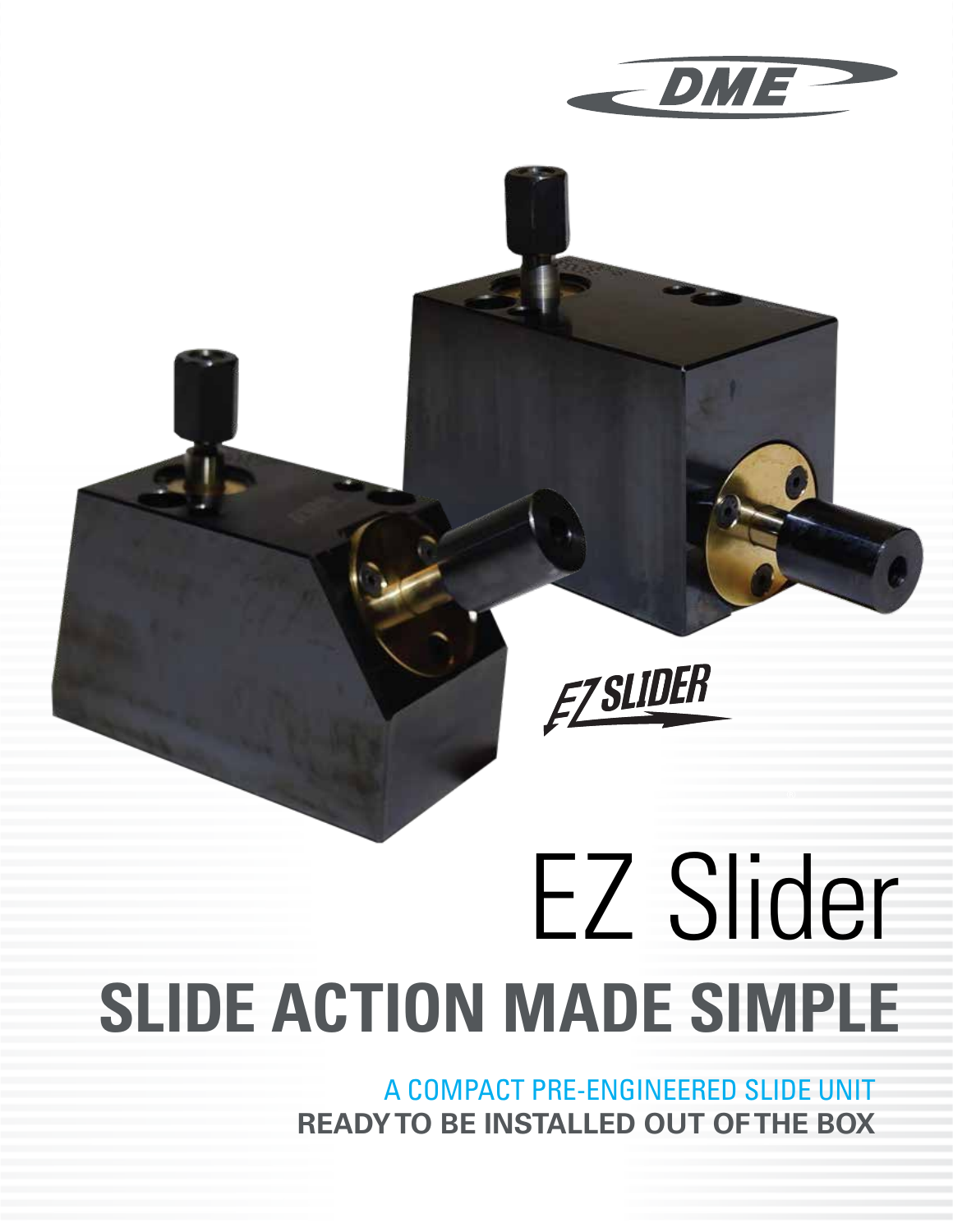

### **DME** MOLD Components<sup>®</sup>

Molding features in the side of a plastic parts has historically been a designer challenge. Traditional methods typically deployed to achieve features include one of the following: slide units, hydraulic cylinders or lifters. All these methods require complex angular machining, multiple components and/or the use of hydraulics to achieve the feature. They also require a positive stop to hold injection pressure however EZ SLIDER is capable of holding mold injection pressure up to 15,000 lbs.

EZ SLIDER is a simplified self-contained unit designed to aid in molding undercuts and other part features. The unit utilizes the open and closing action of the plates to action a hydraulic plunger which intern moves the extension rod forward to create the part feature and once the mold opens the rod retreats allowing for part ejection. EZ SLIDER replaces and reduces machining required for slide units and lifters. No need for complex angular machining set ups or multiple components assemblies! Simply machine in a pocket and drop in the EZ SLIDER.

#### **Features & Benefits**

- **• Holds mold injection pressure up to 15,000 lbs**
- Cycle tested to 1,000,000 without failure
- Compact system takes up less space
- Easy install and adjustment from parting line.
- Fully adjustable stroke of up to .390"
- Travel can be readjusted
- Simple design for tool maintenance.
- Lower overall cost vs traditional slides or lifters
- Cost differential becomes more pronounced when considering hydraulic activation or special driver mechanisms.
- Full 3D CAD is available for ease of design

|              | <b>ITEM NUMBER   ACTUATION TYPE</b>              |
|--------------|--------------------------------------------------|
| $EZ-00-S*$   | SPRING RETURN VERSION (BASE MODEL - BLUE SPRING) |
| EZ-00-SG*    | SPRING RETURN VERSION (BASE MODEL - GOLD SPRING) |
| EZ-00-S-L*   | SPRING RETURN with LIMIT SWITCH (BLUE SPRING)    |
| EZ-00-SG-L*  | SPRING RETURN with LIMIT SWITCH (GOLD SPRING)    |
| $EZ-00-P*$   | PNEUMATIC NITROGEN RETURN                        |
| $EZ-00-P-L*$ | PNEUMATIC NITROGEN RETURN with LIMIT SWITCH      |

*\* NOTE: 00 specifies 0°. All units are available from 5° to 35° in 5° increments or to your specified angle as special order units. Email dme@dme.net for quotation.*

EZ SLIDER angled units are available and come in standard 5° increments of deceleration up to 35°. Undercuts can be relieved where traditional slides or lifters cannot be utilized giving molders more design and manufacturing flexibility. Eliminating the need for costly mechanical or hydraulic drivers. Replaces expensive hydraulic cylinders, external limit switches, mounting plates. Eliminates the manufacture time and materials for additional components.

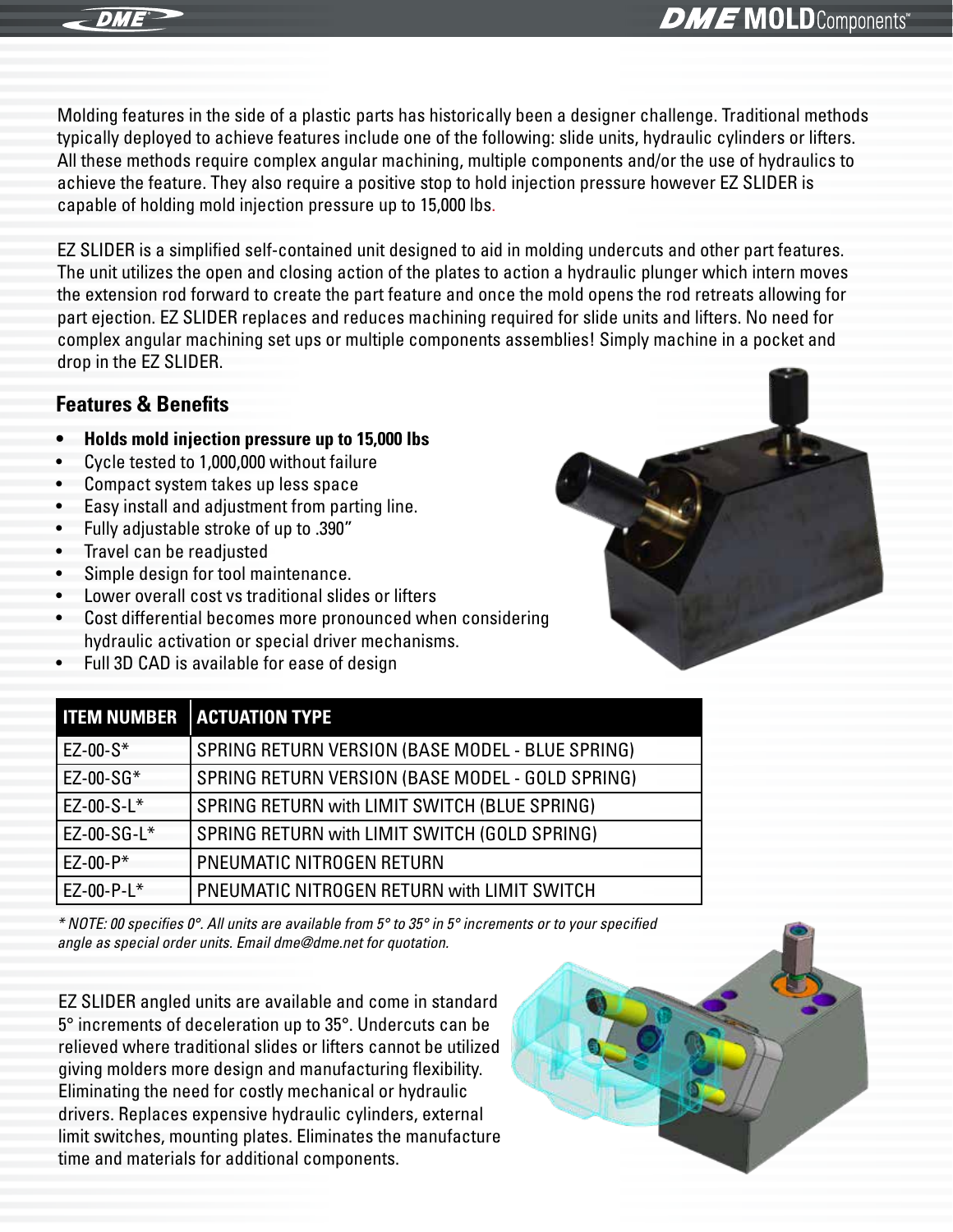

*Integrated internal stainless-steel limit switches with LED illumination are available upon request to give a positive signal that it is safe to continue the molding process.*

#### **EZ Slider Specifications**

|                                                        | <b>SPRING</b>               |            | <b>PNEUMATIC</b>  |
|--------------------------------------------------------|-----------------------------|------------|-------------------|
| <b>Charging Method</b>                                 | Blue                        | Gold       | Nitrogen          |
| <b>Max Stroke</b>                                      | 0.390''                     | 0.225''    | 0.400''           |
| Pressure at Start of Stroke                            | $67.5$ lbs.                 | 256.5 lbs. | 600-3000 PSI      |
| Pressure at End of Stroke                              | 225 lbs.                    | 641 lbs.   | Variable 4000 PSI |
| <b>Capable of Holding</b><br><b>Injection Pressure</b> | 15,000 lbs.                 |            |                   |
| <b>Body Material</b>                                   | Steel                       |            |                   |
| <b>Body Size</b>                                       | $2.750''$ x 3.250" x 5.125" |            |                   |
| Weight                                                 | $13$ lbs.                   |            |                   |



#### *Cut-a-way View*



#### *How does it work?*

*The cut way view below allows you to see the inter working of the EZ SLIDER unit. As the actuator is compressed by the above plate it applies pressure to the attached plunger downward causing the hydraulic oil to push the spring rod forward to the molding position. During the ejection process as the mold opens the actuator is release and the return spring pushes the spring rod backwards. The molded part is now ready for ejection.*